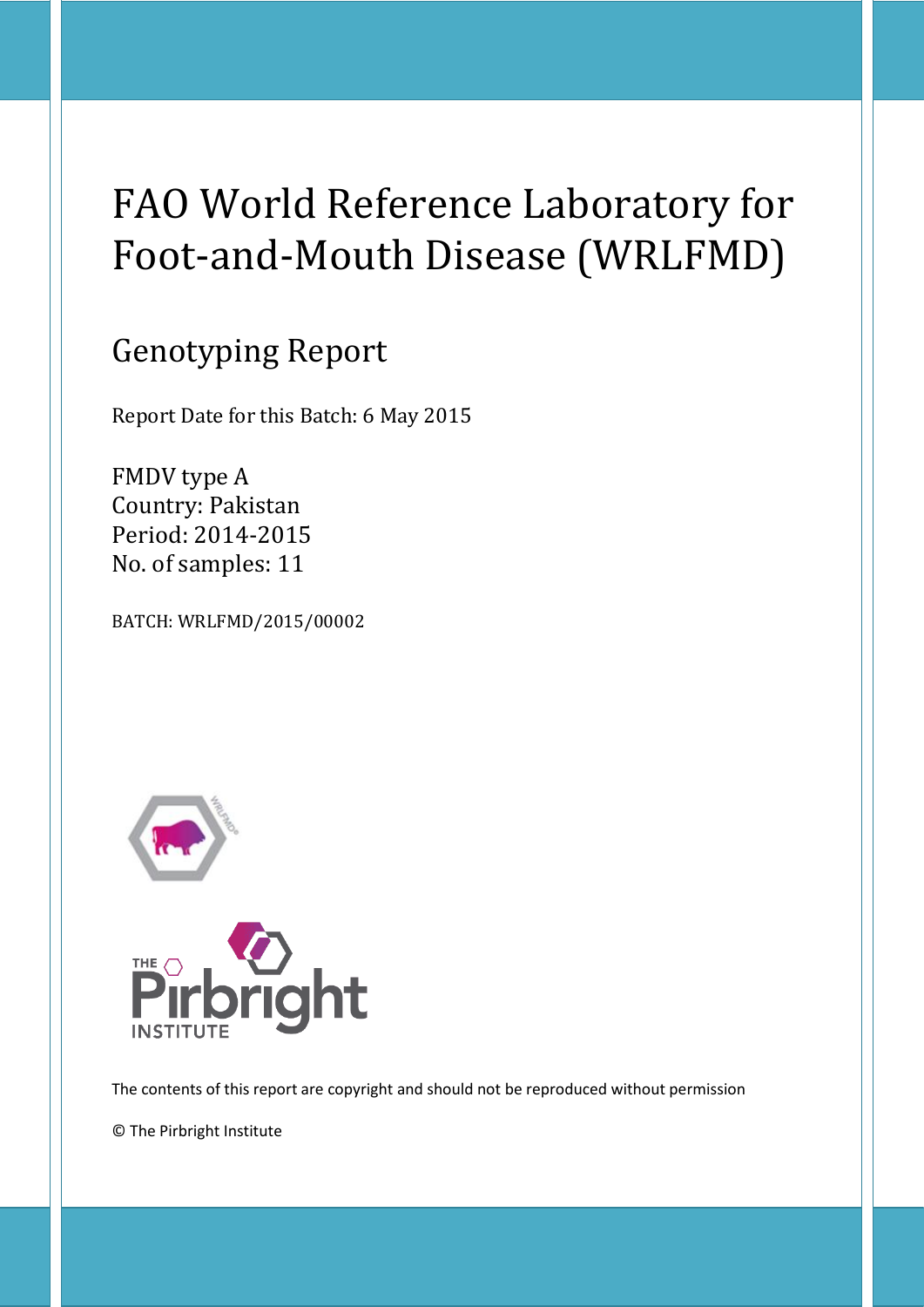| Serotype: A                                             | Report date: 06/05/2015                    |
|---------------------------------------------------------|--------------------------------------------|
| WRLFMD Ref No: PAK/28/2014                              | Reported by: N.J. Knowles                  |
| Batch No: WRLFMD/2015/00002                             | Checked by: K. Bachanek-Bankowska          |
| Sender Ref: PK26                                        |                                            |
| Location: Muzafarabad, Azad Jammu and Kashmir, Pakistan | Topotype: ASIA                             |
| Date collected: 30/01/2014                              | Genotype/strain: Iran-05 <sup>FAR-11</sup> |
| Date received by WRLFMD: 24/02/2015                     | Sequence filename: PAK14-28.SEQ            |
| Date received for sequencing: 19/03/2015                | Date sequence last updated: 27/03/2015     |
| <b>Species: Cattle</b>                                  | No. of Nt determined: 639                  |
| Material used: BTy2 07/03/2015                          | No. of ambiguities: 0                      |
| Region sequenced: VP1                                   | Gene length: 639                           |
| RT-PCR primers: A-1C562F/EUR-2B52R                      | Total no. of comparisons: 2021             |
| A-1C612F/EUR-2B52R                                      | Min. no. of nt for comparison: 600         |
|                                                         | Total turn-around time: 71 days            |
|                                                         | Sequencing time: 48 days                   |

Comments:

|                | <b>Most Closely Related Viruses</b>           |                                                           |                 |                  |                  |          |         |             |                                  |
|----------------|-----------------------------------------------|-----------------------------------------------------------|-----------------|------------------|------------------|----------|---------|-------------|----------------------------------|
| Pos.           | Virus name                                    | Filename                                                  | No. nt<br>comp. | No. nt<br>match. | No. of<br>ambig. | % Id.    | % Diff. | Topotype    | Strain                           |
| 1              | A/PAK/33/2014                                 | PAK14-33                                                  | 639             | 636              | $\Omega$         | 99.53    | 0.47    | <b>ASIA</b> | $Iran-05FAR-11$                  |
| $\overline{2}$ | A/PAK/41/2014                                 | PAK14-41                                                  | 639             | 634              | 0                | 99.22    | 0.78    | <b>ASIA</b> | $\text{Iran-05}^{\text{FAR-11}}$ |
| 3              | A/PAK/43/2014                                 | PAK14-43                                                  | 639             | 634              | 0                | 99.22    | 0.78    | <b>ASIA</b> | Iran-05 $F$ AR-11                |
| 4              | A/PAK/10/2015                                 | PAK15-10                                                  | 639             | 632              | 0                | 98.90    | 1.10    | <b>ASIA</b> | Iran-05 $F$ AR-11                |
| 5              | A/IRN/1/2011                                  | IRN11-01                                                  | 639             | 614              | 0                | 96.09    | 3.91    | <b>ASIA</b> | Iran-05 $F$ AR-11                |
| 6              | A/BAL/PAK/iso-2/2011 (JX435106)               | PAK11-AB                                                  | 639             | 612              | 0                | 95.77    | 4.23    | <b>ASIA</b> | Iran-05 $F$ AR-11                |
| 7              | A/PAK/1/2013                                  | PAK13-01                                                  | 639             | 612              | 0                | 95.77    | 4.23    | <b>ASIA</b> | Iran-05 $F$ AR-11                |
| 8              | A/PAK/48/2012                                 | PAK12-48                                                  | 639             | 612              | 0                | 95.77    | 4.23    | <b>ASIA</b> | Iran-05 $F$ AR-11                |
| 9              | A/PAK/25/2013                                 | PAK13-25                                                  | 639             | 611              | 0                | 95.62    | 4.38    | <b>ASIA</b> | Iran-05 $F$ AR-11                |
| 10             | A/PAK/8/2013                                  | PAK13-08                                                  | 639             | 611              | 0                | 95.62    | 4.38    | <b>ASIA</b> | $Iran-05FAR-11$                  |
|                | <b>Most Closely Related Reference Viruses</b> |                                                           |                 |                  |                  |          |         |             |                                  |
|                |                                               | (see http://www.wrlfmd.org/fmd_genotyping/prototypes.htm) |                 |                  |                  |          |         |             |                                  |
| Pos.           | Virus name                                    | Filename                                                  | No. nt<br>comp. | No. nt<br>match. | No. of<br>ambig. | $\%$ Id. | % Diff. | Topotype    | Strain                           |
| 1              | A/IRN/1/2011                                  | <b>IRN11-01</b>                                           | 639             | 614              | 0                | 96.09    | 3.91    | <b>ASIA</b> | $Iran-05F AR-11$                 |
| 2              | A/AFG/6/2007 (FJ755007)                       | AFG07-06                                                  | 639             | 603              | 0                | 94.37    | 5.63    | <b>ASIA</b> | Iran-05 $AFG-07$                 |
| 3              | A/BAR/6/2008 (FJ755010)                       | <b>BAR08-06</b>                                           | 639             | 599              | 0                | 93.74    | 6.26    | <b>ASIA</b> | Iran-05 <sup>BAR-08</sup>        |
| 4              | A/IRN/1/2005 (EF208769)                       | <b>IRN05-01</b>                                           | 639             | 597              | 0                | 93.43    | 6.57    | <b>ASIA</b> | Iran-05                          |
| 5              | A/AFG/10/2010                                 | AFG10-10                                                  | 639             | 596              | 0                | 93.27    | 6.73    | <b>ASIA</b> | Iran-05 $^{HER-10}$              |
| 6              | A/IRN/15/2012                                 | <b>IRN12-15</b>                                           | 639             | 596              | 0                | 93.27    | 6.73    | <b>ASIA</b> | $\text{Iran-05}^{\text{SIS-12}}$ |
| 7              | A/IRN/78/2009                                 | <b>IRN09-78</b>                                           | 639             | 595              | 0                | 93.11    | 6.89    | <b>ASIA</b> | $\text{Iran-05}^{\text{FAR-09}}$ |
| 8              | A/IRN/125/2010                                | IRN10125                                                  | 639             | 594              | 0                | 92.96    | 7.04    | <b>ASIA</b> | $\text{Iran-05}^{\text{SIS-10}}$ |
| 9              | A/TUR/1/2008 (FJ755133)                       | <b>TUR08-01</b>                                           | 639             | 592              | 0                | 92.64    | 7.36    | <b>ASIA</b> | Iran-05 $^{ARD-07}$              |
| 10             | A/TUR/33/2008 (FJ755155)                      | <b>TUR08-33</b>                                           | 639             | 588              | 0                | 92.02    | 7.98    | <b>ASIA</b> | $Iran-05^{EZM-07}$               |

nt, nucleotides

\*, not a WRLFMD reference number

Assembled with Report Generator v4.3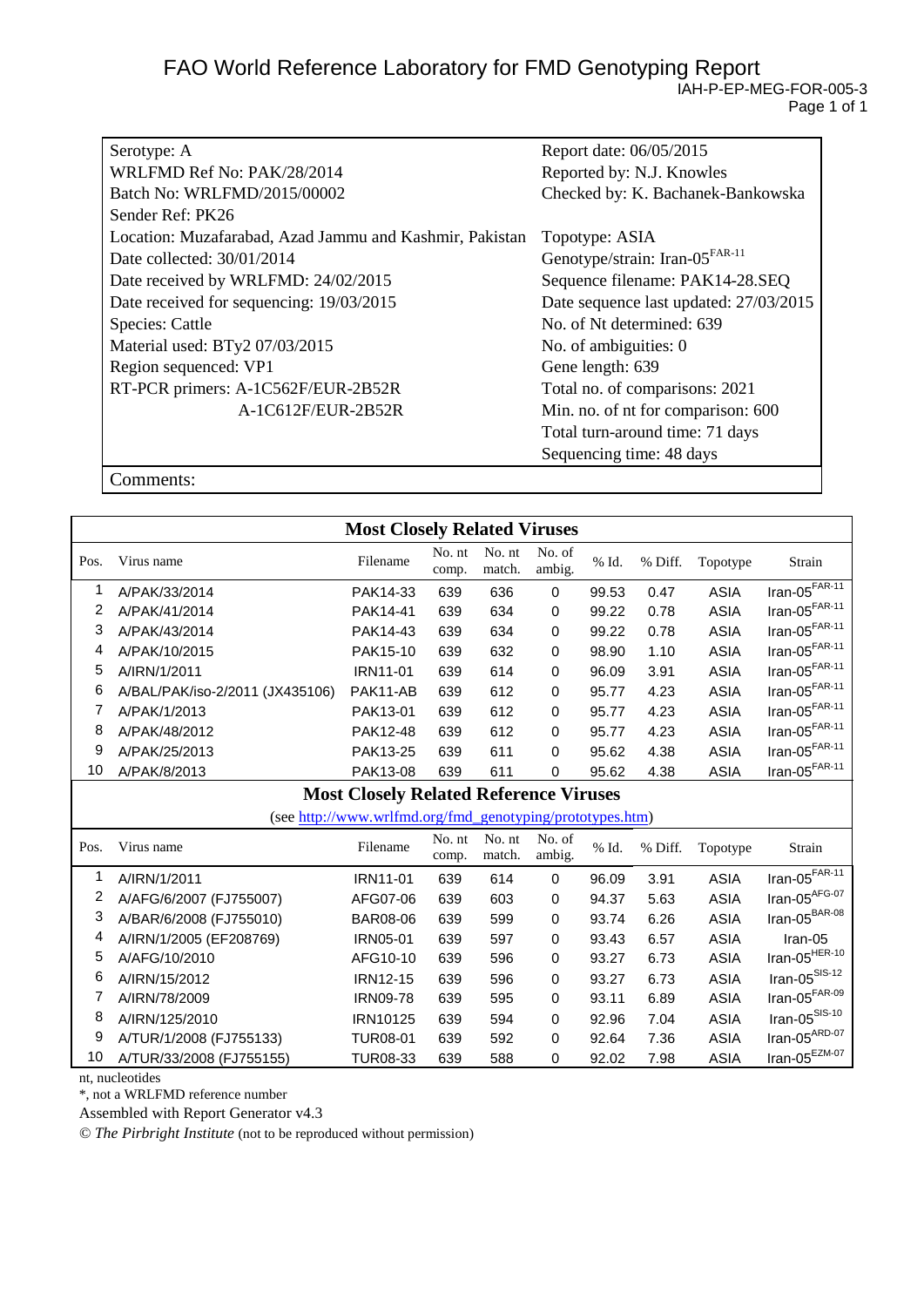| Serotype: A                                  | Report date: 06/05/2015                    |
|----------------------------------------------|--------------------------------------------|
| WRLFMD Ref No: PAK/32/2014                   | Reported by: N.J. Knowles                  |
| Batch No: WRLFMD/2015/00002                  | Checked by: K. Bachanek-Bankowska          |
| Sender Ref: PK02                             |                                            |
| Location: Gilgit, Gilgit-Baltistan, Pakistan | Topotype: ASIA                             |
| Date collected: 15/05/2014                   | Genotype/strain: Iran-05 <sup>FAR-09</sup> |
| Date received by WRLFMD: 24/02/2015          | Sequence filename: PAK14-32.SEQ            |
| Date received for sequencing: 19/03/2015     | Date sequence last updated: 27/03/2015     |
| <b>Species: Cattle</b>                       | No. of Nt determined: 639                  |
| Material used: BTy2 10/03/2015               | No. of ambiguities: 0                      |
| Region sequenced: VP1                        | Gene length: 639                           |
| RT-PCR primers: A-1C562F/EUR-2B52R           | Total no. of comparisons: 2021             |
| A-1C612F/EUR-2B52R                           | Min. no. of nt for comparison: 600         |
|                                              | Total turn-around time: 71 days            |
|                                              | Sequencing time: 48 days                   |
| omments:                                     |                                            |

**Most Closely Related Viruses** Pos. Virus name Filename No. nt comp. No. nt match. No. of ambig. % Id. % Diff. Topotype Strain 1 A/PAK/9/2015 PAK15-09 639 639 0 100.00 0.00 ASIA Iran-05FAR-09 2 A/PAK/10/2014 PAK14-10 639 631 0 98.75 1.25 ASIA Iran-05FAR-09 3 A/PAK/14/2014 (B) PAK14B14 639 631 0 98.75 1.25 ASIA Iran-05<sup>FAR-09</sup><br>4 A/IRN/27/2013 IRN13-27 639 628 0 98.28 1.72 ASIA Iran-05<sup>FAR-09</sup> 4 A/IRN/27/2013 IRN13-27 639 628 0 98.28 1.72 ASIA Iran-05<sup>FAR-09</sup><br>5 A/IRN/28/2013 IRN13-28 639 628 0 98.28 1.72 ASIA Iran-05<sup>FAR-09</sup> 5 A/IRN/28/2013 IRN13-28 639 628 0 98.28 1.72 ASIA Iran-05<sup>FAR-09</sup><br>6 A/PAK/42/2014 PAK14-42 639 627 0 98.12 1.88 ASIA Iran-05<sup>FAR-09</sup> 6 A/PAK/42/2014 PAK14-42 639 627 0 98.12 1.88 ASIA Iran-05FAR-09 7 A/PAK/38/2014 PAK14-38 639 626 0 97.97 2.03 ASIA 8 A/PAK/8/2014 PAK14-08 639 626 0 97.97 2.03 ASIA Iran-05FAR-09 9 A/PAK/7/2015 PAK15-07 639 625 0 97.81 2.19 ASIA Iran-05FAR-09 10 A/PAK/3/2015 PAK15-03 639 623 0 97.50 2.50 ASIA **Most Closely Related Reference Viruses** (see [http://www.wrlfmd.org/fmd\\_genotyping/prototypes.htm\)](http://www.wrlfmd.org/fmd_genotyping/prototypes.htm) Pos. Virus name Filename No. nt comp. No. nt match. No. of ambig. % Id. % Diff. Topotype Strain 1 A/AFG/6/2007 (FJ755007) AFG07-06 639 596 0 93.27 6.73 ASIA Iran-05<sup>AFG-07</sup><br>2 A/AFG/10/2010 AFG10-10 639 595 0 93.11 6.89 ASIA Iran-05<sup>HER-10</sup> 2 A/AFG/10/2010 AFG10-10 639 595 0 93.11 6.89 ASIA Iran-05HER-10 3 A/IRN/78/2009 1RN09-78 639 595 0 93.11 6.89 ASIA Iran-05<sup>FAR-09</sup> 4 A/IRN/1/2011 IRN11-01 639 588 0 92.02 7.98 ASIA Iran-05FAR-11 5 A/BAR/6/2008 (FJ755010) BAR08-06 639 587 0 91.86 8.14 ASIA 6 A/IRN/1/2005 (EF208769) IRN05-01 639 583 0 91.24 8.76 ASIA Iran-05<br>7 A/IRN/125/2010 1RN10125 639 583 0 91.24 8.76 ASIA Iran-05<sup>SIS-10</sup> 7 A/IRN/125/2010 IRN10125 639 583 0 91.24 8.76 ASIA Iran-05<sup>SIS-10</sup><br>8 A/IRN/15/2012 IRN12-15 639 580 0 90.77 9.23 ASIA Iran-05<sup>SIS-12</sup> 8 A/IRN/15/2012 IRN12-15 639 580 0 90.77 9.23 ASIA Iran-05SIS-12 9 A/IRN/9/2011 IRN11-09 639 578 0 90.45 9.55 ASIA Iran-05<sup>QAZ-11</sup><br>0 A/TUR/1/2008 (FJ755133) TUR08-01 639 578 0 90.45 9.55 AS 10 A/TUR/1/2008 (FJ755133) TUR08-01 639 578 0 90.45 9.55 ASIA

nt, nucleotides

\*, not a WRLFMD reference number

Assembled with Report Generator v4.3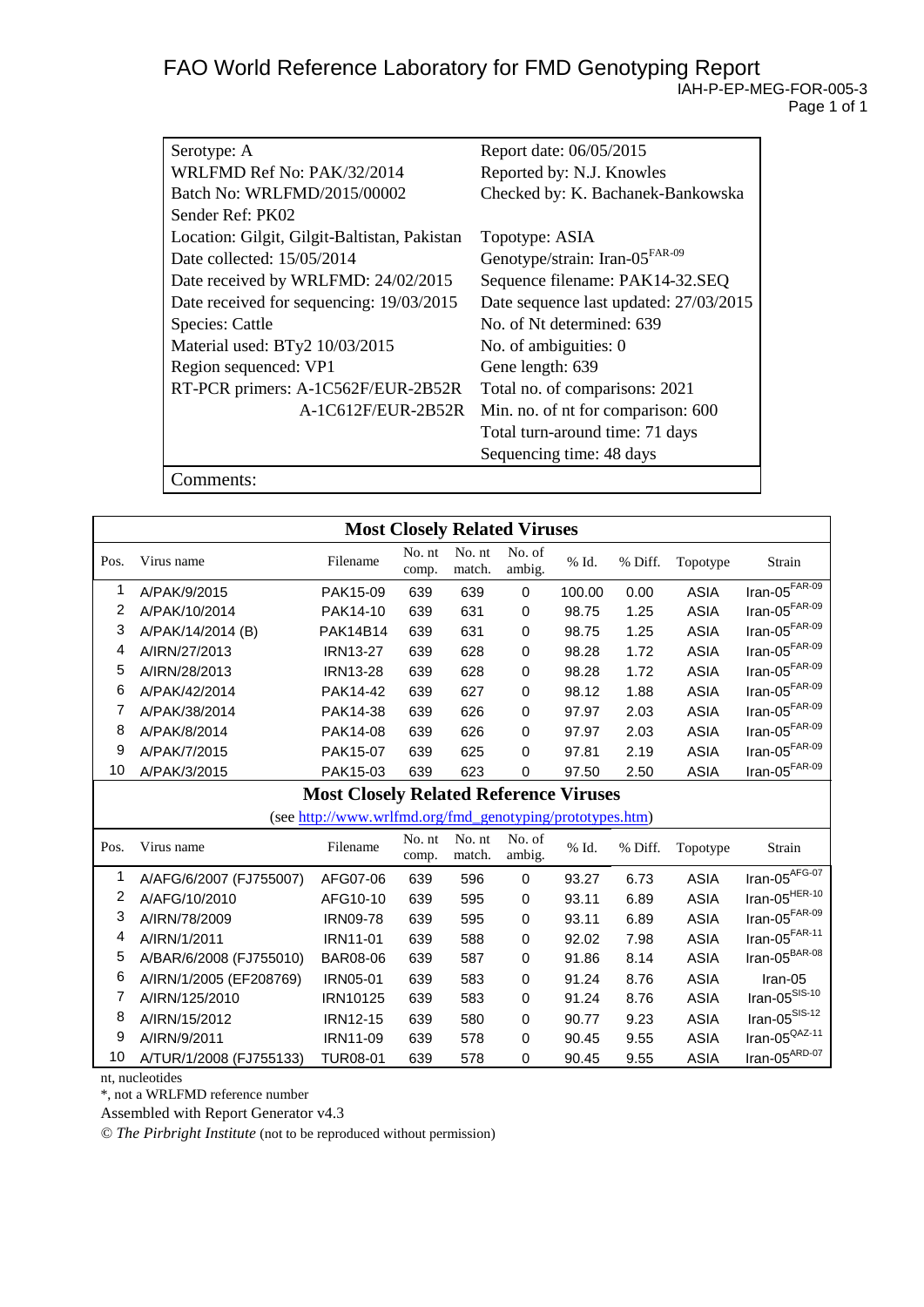| Serotype: A                              | Report date: 06/05/2015                    |
|------------------------------------------|--------------------------------------------|
| WRLFMD Ref No: PAK/33/2014               | Reported by: N.J. Knowles                  |
| Batch No: WRLFMD/2015/00002              | Checked by: K. Bachanek-Bankowska          |
| Sender Ref: PK17                         |                                            |
| Location: Karachi, Sindh, Pakistan       | Topotype: ASIA                             |
| Date collected: 22/10/2014               | Genotype/strain: Iran-05 <sup>FAR-11</sup> |
| Date received by WRLFMD: 24/02/2015      | Sequence filename: PAK14-33.SEQ            |
| Date received for sequencing: 19/03/2015 | Date sequence last updated: 22/04/2015     |
| <b>Species: Cattle</b>                   | No. of Nt determined: 639                  |
| Material used: BTy1 07/03/2015           | No. of ambiguities: 0                      |
| Region sequenced: VP1                    | Gene length: 639                           |
| RT-PCR primers: A-1C562F/EUR-2B52R       | Total no. of comparisons: 2021             |
| A-1C612F/EUR-2B52R                       | Min. no. of nt for comparison: 600         |
|                                          | Total turn-around time: 71 days            |
|                                          | Sequencing time: 48 days                   |
| 'omments:                                |                                            |

**Most Closely Related Viruses** Pos. Virus name No. nt comp. No. nt match. No. of ambig. % Id. % Diff. Topotype Strain 1 A/PAK/28/2014 PAK14-28 639 636 0 99.53 0.47 ASIA Iran-05FAR-11 2 A/PAK/41/2014 PAK14-41 639 635 0 99.37 0.63 ASIA Iran-05FAR-11 3 A/PAK/43/2014 PAK14-43 639 635 0 99.37 0.63 ASIA Iran-05<sup>FAR-11</sup><br>4 A/PAK/10/2015 PAK15-10 639 633 0 99.06 0.94 ASIA Iran-05<sup>FAR-11</sup> 4 A/PAK/10/2015 PAK15-10 639 633 0 99.06 0.94 ASIA Iran-05FAR-11 5 A/IRN/1/2011 IRN11-01 639 617 0 96.56 3.44 ASIA Iran-05<sup>FAR-11</sup><br>6 A/BAL/PAK/iso-2/2011 (JX435106) PAK11-AB 639 615 0 96.24 3.76 ASIA Iran-05<sup>FAR-11</sup> 6 A/BAL/PAK/iso-2/2011 (JX435106) PAK11-AB 639 615 0 96.24 3.76 ASIA Iran-05<sup>FAR-11</sup><br>7 A/PAK/1/2013 PAK13-01 639 615 0 96.24 3.76 ASIA Iran-05<sup>FAR-11</sup> 7 A/PAK/1/2013 PAK13-01 639 615 0 96.24 3.76 ASIA Iran-05<sup>FAR-11</sup><br>8 A/PAK/48/2012 PAK12-48 639 615 0 96.24 3.76 ASIA Iran-05<sup>FAR-11</sup> 8 A/PAK/48/2012 PAK12-48 639 615 0 96.24 3.76 ASIA 9 A/AFG/4/2013 AFG13-04 639 613 0 95.93 4.07 ASIA Iran-05FAR-11 10 A/PAK/11/2013 PAK13-11 639 613 0 95.93 4.07 ASIA Iran-05FAR-11 **Most Closely Related Reference Viruses** (se[e http://www.wrlfmd.org/fmd\\_genotyping/prototypes.htm\)](http://www.wrlfmd.org/fmd_genotyping/prototypes.htm) Pos. Virus name No. nt comp. No. nt match. No. of ambig. % Id. % Diff. Topotype Strain 1 A/IRN/1/2011 IRN11-01 639 617 0 96.56 3.44 ASIA Iran-05FAR-11 2 A/AFG/6/2007 (FJ755007) AFG07-06 639 604 0 94.52 5.48 ASIA Iran-05AFG-07 3 A/AFG/10/2010 AFG10-10 639 599 0 93.74 6.26 ASIA Iran-05<sup>HER-10</sup><br>4 A/IRN/15/2012 IRN12-15 639 599 0 93.74 6.26 ASIA Iran-05<sup>SIS-12</sup> 4 A/IRN/15/2012 IRN12-15 639 599 0 93.74 6.26 ASIA Iran-05SIS-12 5 A/BAR/6/2008 (FJ755010) BAR08-06 639 598 0 93.58 6.42 ASIA 6 A/IRN/1/2005 (EF208769) IRN05-01 639 598 0 93.58 6.42 ASIA Iran-05 7 A/IRN/78/2009 IRN09-78 639 596 0 93.27 6.73 ASIA Iran-05FAR-09 8 A/TUR/1/2008 (FJ755133) TUR08-01 639 594 0 92.96 7.04 ASIA Iran-05<sup>ARD-07</sup><br>9 A/IRN/125/2010 IRN10125 639 593 0 92.80 7.20 ASIA Iran-05<sup>SIS-10</sup> 9 A/IRN/125/2010 IRN10125 639 593 0 92.80 7.20 ASIA Iran-05<sup>SIS-10</sup><br>0 A/TUR/33/2008 (FJ755155) TUR08-33 639 591 0 92.49 7.51 ASIA Iran-05<sup>EZM-07</sup> 10 A/TUR/33/2008 (FJ755155) TUR08-33 639 591 0 92.49 7.51 ASIA

nt, nucleotides

\*, not a WRLFMD reference number

Assembled with Report Generator v4.3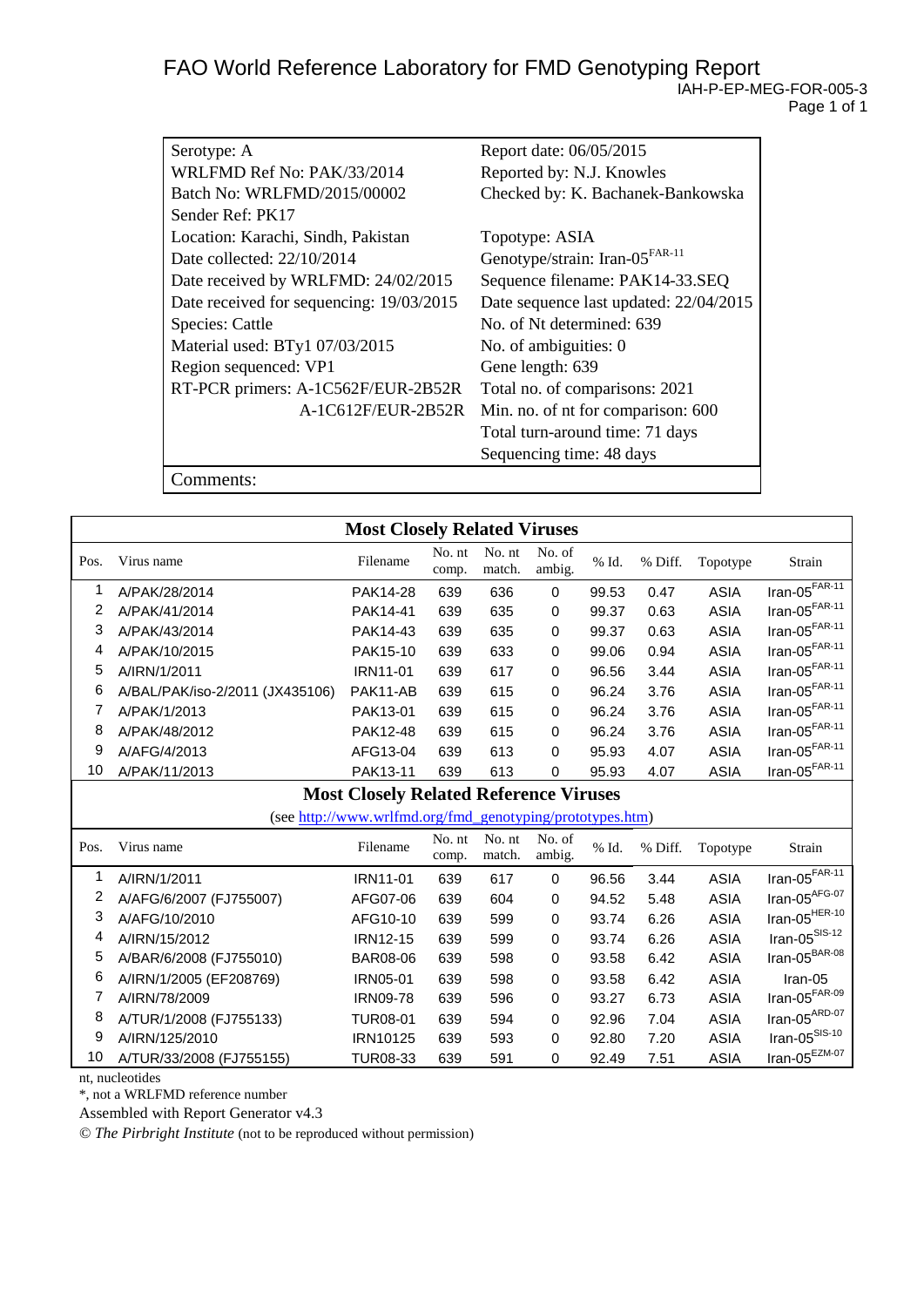| Serotype: A                              | Report date: 06/05/2015                    |
|------------------------------------------|--------------------------------------------|
| WRLFMD Ref No: PAK/38/2014               | Reported by: N.J. Knowles                  |
| Batch No: WRLFMD/2015/00002              | Checked by: K. Bachanek-Bankowska          |
| Sender Ref: PK04                         |                                            |
| Location: Okara, Punjab, Pakistan        | Topotype: ASIA                             |
| Date collected: 28/11/2014               | Genotype/strain: Iran-05 <sup>FAR-09</sup> |
| Date received by WRLFMD: 24/02/2015      | Sequence filename: PAK14-38.SEQ            |
| Date received for sequencing: 19/03/2015 | Date sequence last updated: 27/03/2015     |
| <b>Species: Cattle</b>                   | No. of Nt determined: 639                  |
| Material used: BTy1 11/03/2015           | No. of ambiguities: 0                      |
| Region sequenced: VP1                    | Gene length: 639                           |
| RT-PCR primers: A-1C562F/EUR-2B52R       | Total no. of comparisons: 2021             |
| A-1C612F/EUR-2B52R                       | Min. no. of nt for comparison: 600         |
|                                          | Total turn-around time: 71 days            |
|                                          | Sequencing time: 48 days                   |
| 'omments:                                |                                            |

**Most Closely Related Viruses** Pos. Virus name Filename No. nt comp. No. nt match. No. of ambig. % Id. % Diff. Topotype Strain 1 A/PAK/42/2014 PAK14-42 639 638 0 99.84 0.16 ASIA Iran-05FAR-09 2 A/PAK/7/2015 PAK15-07 639 638 0 99.84 0.16 ASIA Iran-05FAR-09 3 A/PAK/10/2014 PAK14-10 639 634 0 99.22 0.78 ASIA Iran-05FAR-09 4 A/PAK/14/2014 (B) PAK14B14 639 634 0 99.22 0.78 ASIA Iran-05<sup>FAR-09</sup><br>5 A/PAK/3/2015 PAK15-03 639 634 0 99.22 0.78 ASIA Iran-05<sup>FAR-09</sup> 5 A/PAK/3/2015 PAK15-03 639 634 0 99.22 0.78 ASIA Iran-05<sup>FAR-09</sup><br>6 A/IRN/27/2013 IRN13-27 639 631 0 98.75 1.25 ASIA Iran-05<sup>FAR-09</sup> 6 A/IRN/27/2013 IRN13-27 639 631 0 98.75 1.25 ASIA Iran-05FAR-09 7 A/IRN/28/2013 IRN13-28 639 631 0 98.75 1.25 ASIA 8 A/PAK/8/2014 PAK14-08 639 629 0 98.44 1.56 ASIA Iran-05FAR-09 9 A/PAK/32/2014 PAK14-32 639 626 0 97.97 2.03 ASIA lran-05<sup>FAR-09</sup><br><u>0 A/PAK/9/2015 PAK15-09</u> 639 626 0 97.97 2.03 ASIA lran-05<sup>FAR-09</sup> 10 A/PAK/9/2015 PAK15-09 639 626 0 97.97 2.03 ASIA **Most Closely Related Reference Viruses** (see [http://www.wrlfmd.org/fmd\\_genotyping/prototypes.htm\)](http://www.wrlfmd.org/fmd_genotyping/prototypes.htm) Pos. Virus name Filename No. nt comp. No. nt match. No. of ambig. % Id. % Diff. Topotype Strain 1 A/AFG/6/2007 (FJ755007) AFG07-06 639 603 0 94.37 5.63 ASIA Iran-05AFG-07 2 A/AFG/10/2010 AFG10-10 639 596 0 93.27 6.73 ASIA Iran-05HER-10 3 A/IRN/78/2009 1RN09-78 639 596 0 93.27 6.73 ASIA Iran-05<sup>FAR-09</sup> 4 A/IRN/1/2011 IRN11-01 639 591 0 92.49 7.51 ASIA Iran-05FAR-11 5 A/BAR/6/2008 (FJ755010) BAR08-06 639 589 0 92.18 7.82 ASIA 6 A/IRN/1/2005 (EF208769) IRN05-01 639 589 0 92.18 7.82 ASIA Iran-05<br>7 A/IRN/125/2010 1RN10125 639 587 0 91.86 8.14 ASIA Iran-05<sup>SIS-10</sup> 7 A/IRN/125/2010 IRN10125 639 587 0 91.86 8.14 ASIA Iran-05SIS-10 8 A/IRN/15/2012 IRN12-15 639 583 0 91.24 8.76 ASIA Iran-05<sup>SIS-12</sup><br>9 A/TUR/1/2008 (FJ755133) TUR08-01 639 583 0 91.24 8.76 ASIA Iran-05<sup>ARD-07</sup> 9 A/TUR/1/2008 (FJ755133) TUR08-01 639 583 0 91.24 8.76 ASIA Iran-05<sup>ARD-07</sup><br>0 A/TUR/33/2008 (FJ755155) TUR08-33 639 580 0 90.77 9.23 ASIA Iran-05<sup>EZM-07</sup> 10 A/TUR/33/2008 (FJ755155) TUR08-33 639 580 0 90.77 9.23 ASIA

nt, nucleotides

\*, not a WRLFMD reference number

Assembled with Report Generator v4.3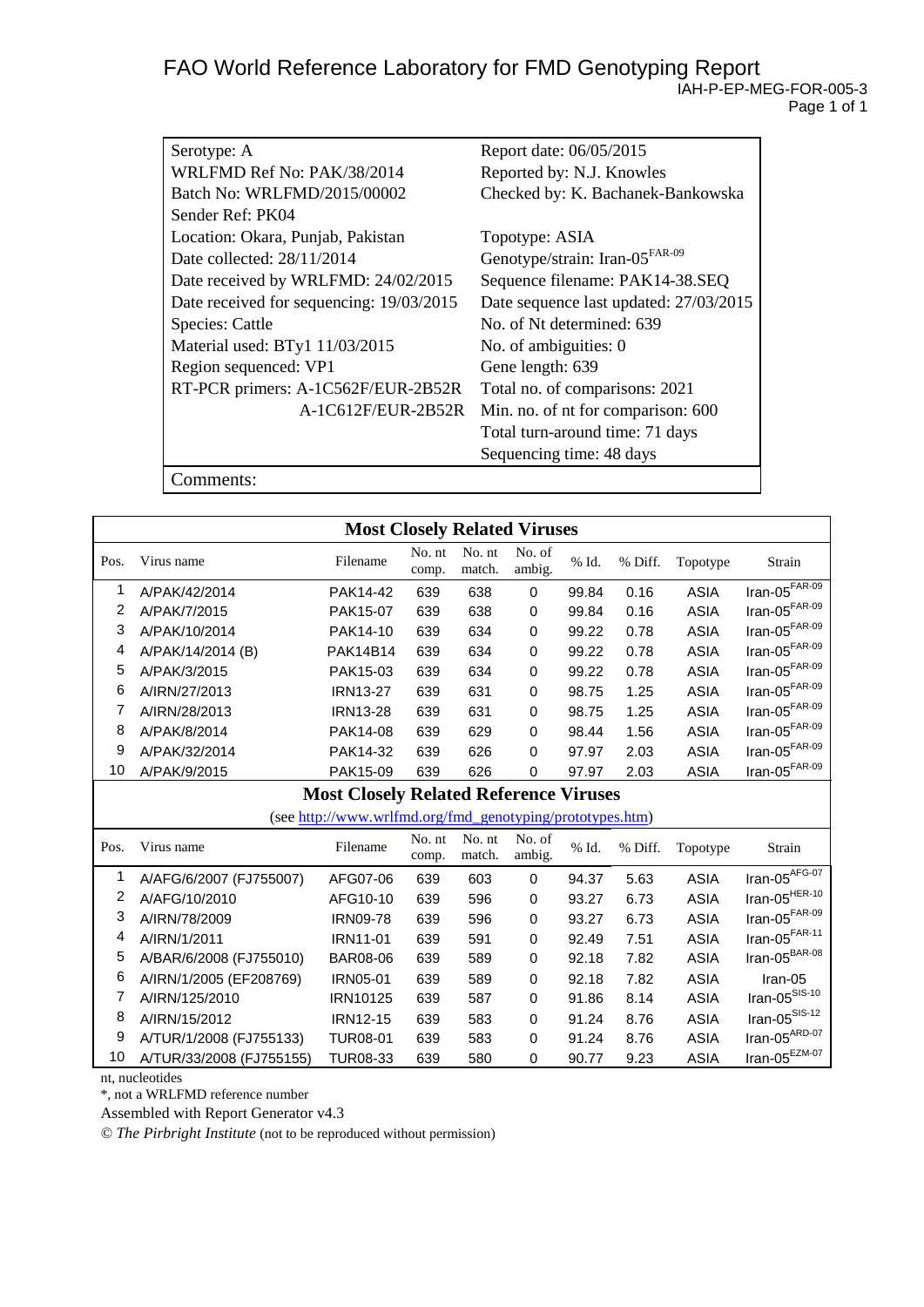| Serotype: A                              | Report date: 06/05/2015                    |
|------------------------------------------|--------------------------------------------|
| WRLFMD Ref No: PAK/41/2014               | Reported by: N.J. Knowles                  |
| Batch No: WRLFMD/2015/00002              | Checked by: K. Bachanek-Bankowska          |
| Sender Ref: PK20                         |                                            |
| Location: Karachi, Sindh, Pakistan       | Topotype: ASIA                             |
| Date collected: 05/12/2014               | Genotype/strain: Iran-05 <sup>FAR-11</sup> |
| Date received by WRLFMD: 24/02/2015      | Sequence filename: PAK14-41.SEQ            |
| Date received for sequencing: 19/03/2015 | Date sequence last updated: 06/05/2015     |
| Species: Cattle                          | No. of Nt determined: 639                  |
| Material used: BTy1 12/03/2015           | No. of ambiguities: 0                      |
| Region sequenced: VP1                    | Gene length: 639                           |
| RT-PCR primers: A-1C562F/EUR-2B52R       | Total no. of comparisons: 2021             |
| A-1C612F/EUR-2B52R                       | Min. no. of nt for comparison: 600         |
|                                          | Total turn-around time: 71 days            |
|                                          | Sequencing time: 48 days                   |
| `omments:                                |                                            |

**Most Closely Related Viruses** Pos. Virus name No. nt comp. No. nt match. No. of ambig. % Id. % Diff. Topotype Strain 1 A/PAK/43/2014 PAK14-43 639 639 0 100.00 0.00 ASIA Iran-05FAR-11 2 A/PAK/10/2015 PAK15-10 639 635 0 99.37 0.63 ASIA Iran-05FAR-11 3 A/PAK/33/2014 PAK14-33 639 635 0 99.37 0.63 ASIA Iran-05<sup>FAR-11</sup><br>4 A/PAK/28/2014 PAK14-28 639 634 0 99.22 0.78 ASIA Iran-05<sup>FAR-11</sup> 4 A/PAK/28/2014 PAK14-28 639 634 0 99.22 0.78 ASIA Iran-05FAR-11 5 A/IRN/1/2011 IRN11-01 639 617 0 96.56 3.44 ASIA Iran-05FAR-11 6 A/PAK/1/2013 PAK13-01 639 615 0 96.24 3.76 ASIA Iran-05<sup>FAR-11</sup><br>7 A/PAK/48/2012 PAK12-48 639 615 0 96.24 3.76 ASIA Iran-05<sup>FAR-11</sup> 7 A/PAK/48/2012 PAK12-48 639 615 0 96.24 3.76 ASIA 8 A/AFG/4/2013 AFG13-04 639 613 0 95.93 4.07 ASIA Iran-05FAR-11 9 A/BAL/PAK/iso-2/2011 (JX435106) PAK11-AB 639 613 0 95.93 4.07 ASIA Iran-05FAR-11 10 A/PAK/11/2013 PAK13-11 639 613 0 95.93 4.07 ASIA Iran-05FAR-11 **Most Closely Related Reference Viruses** (se[e http://www.wrlfmd.org/fmd\\_genotyping/prototypes.htm\)](http://www.wrlfmd.org/fmd_genotyping/prototypes.htm) Pos. Virus name No. nt comp. No. nt match. No. of ambig. % Id. % Diff. Topotype Strain 1 A/IRN/1/2011 IRN11-01 639 617 0 96.56 3.44 ASIA Iran-05FAR-11 2 A/AFG/6/2007 (FJ755007) AFG07-06 639 606 0 94.84 5.16 ASIA Iran-05<sup>AFG-07</sup><br>3 A/BAR/6/2008 (FJ755010) BAR08-06 639 600 0 93.90 6.10 ASIA Iran-05<sup>BAR-08</sup> 3 A/BAR/6/2008 (FJ755010) BAR08-06 639 600 0 93.90 6.10 ASIA Iran-05BAR-08 4 A/AFG/10/2010 AFG10-10 639 599 0 93.74 6.26 ASIA Iran-05HER-10 5 A/IRN/15/2012 IRN12-15 639 599 0 93.74 6.26 ASIA 6 A/IRN/1/2005 (EF208769) IRN05-01 639 598 0 93.58 6.42 ASIA Iran-05 7 A/IRN/78/2009 IRN09-78 639 598 0 93.58 6.42 ASIA Iran-05<sup>FAR-09</sup><br>17 A/IRN/125/2010 IRN10125 639 595 8 A/IRN/125/2010 IRN10125 639 595 0 93.11 6.89 ASIA lran-05<sup>SIS-10</sup><br>9 A/TUR/1/2008 (FJ755133) TUR08-01 639 594 0 92.96 7.04 ASIA lran-05<sup>ARD-07</sup> 9 A/TUR/1/2008 (FJ755133) TUR08-01 639 594 0 92.96 7.04 ASIA Iran-05<sup>ARD-07</sup><br>10 A/TUR/33/2008 (FJ755155) TUR08-33 639 591 0 92.49 7.51 ASIA Iran-05<sup>EZM-07</sup> 10 A/TUR/33/2008 (FJ755155) TUR08-33 639 591 0 92.49 7.51 ASIA

nt, nucleotides

\*, not a WRLFMD reference number

Assembled with Report Generator v4.3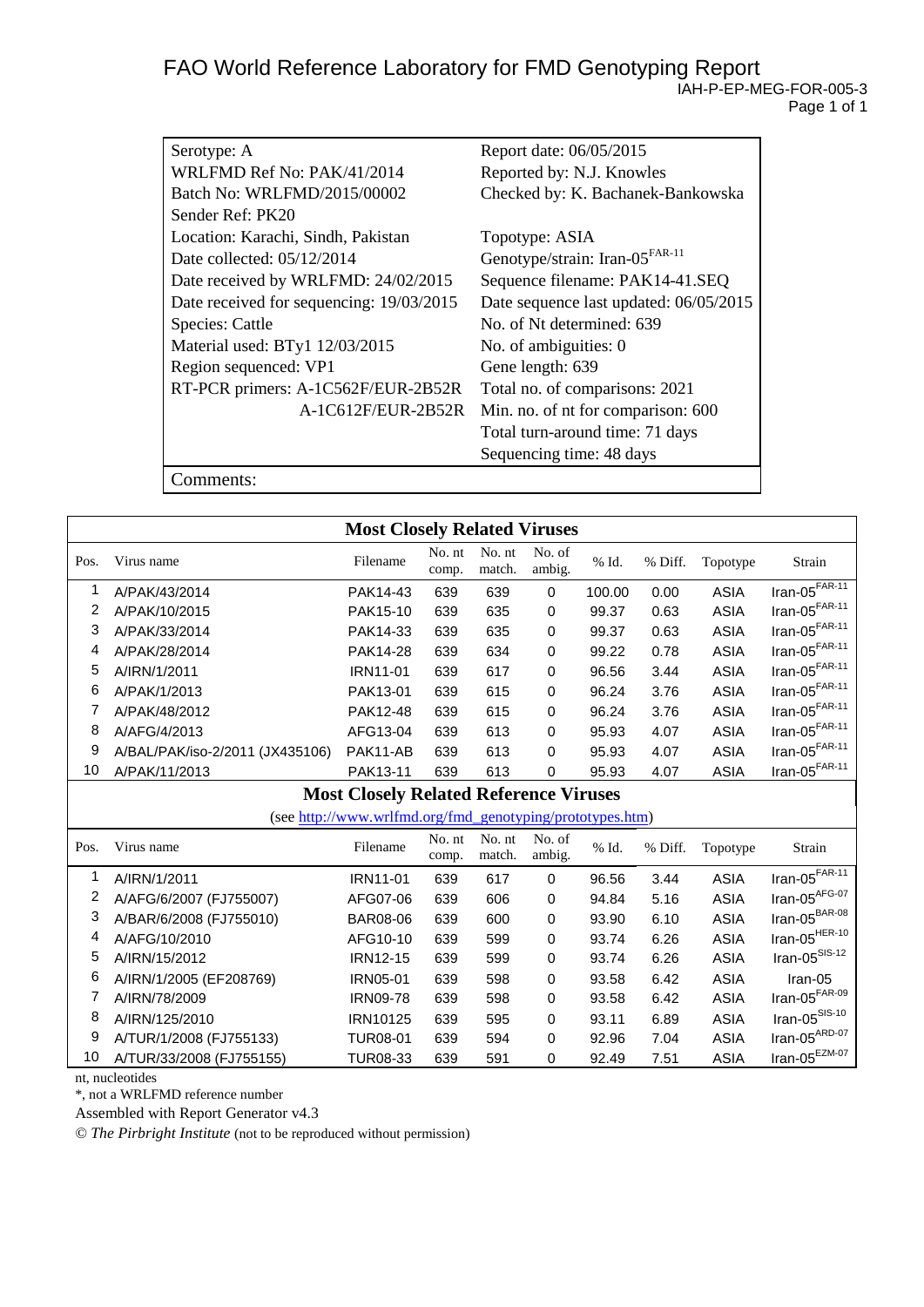| Serotype: A                                       | Report date: 06/05/2015                    |
|---------------------------------------------------|--------------------------------------------|
| WRLFMD Ref No: PAK/42/2014                        | Reported by: N.J. Knowles                  |
| Batch No: WRLFMD/2015/00002                       | Checked by: K. Bachanek-Bankowska          |
| Sender Ref: PK24                                  |                                            |
| Location: Abottabad, Khyber Pakhtunkhwa, Pakistan | Topotype: ASIA                             |
| Date collected: 15/12/2014                        | Genotype/strain: Iran-05 <sup>FAR-09</sup> |
| Date received by WRLFMD: 24/02/2015               | Sequence filename: PAK14-42.SEQ            |
| Date received for sequencing: 19/03/2015          | Date sequence last updated: 27/03/2015     |
| Species: Water Buffalo                            | No. of Nt determined: 639                  |
| Material used: BTy1 12/03/2015                    | No. of ambiguities: 0                      |
| Region sequenced: VP1                             | Gene length: 639                           |
| RT-PCR primers: A-1C562F/EUR-2B52R                | Total no. of comparisons: 2021             |
| A-1C612F/EUR-2B52R                                | Min. no. of nt for comparison: 600         |
|                                                   | Total turn-around time: 71 days            |
|                                                   | Sequencing time: 48 days                   |

Comments:

|      | <b>Most Closely Related Viruses</b> |                                                           |                 |                  |                  |          |         |             |                                  |
|------|-------------------------------------|-----------------------------------------------------------|-----------------|------------------|------------------|----------|---------|-------------|----------------------------------|
| Pos. | Virus name                          | Filename                                                  | No. nt<br>comp. | No. nt<br>match. | No. of<br>ambig. | % Id.    | % Diff. | Topotype    | Strain                           |
| 1    | A/PAK/38/2014                       | PAK14-38                                                  | 639             | 638              | 0                | 99.84    | 0.16    | <b>ASIA</b> | $\text{Iran-05}^{\text{FAR-09}}$ |
| 2    | A/PAK/7/2015                        | PAK15-07                                                  | 639             | 637              | 0                | 99.69    | 0.31    | <b>ASIA</b> | Iran-05 $F$ AR-09                |
| 3    | A/PAK/10/2014                       | PAK14-10                                                  | 639             | 635              | 0                | 99.37    | 0.63    | <b>ASIA</b> | $\text{Iran-05}^{\text{FAR-09}}$ |
| 4    | A/PAK/14/2014 (B)                   | <b>PAK14B14</b>                                           | 639             | 635              | 0                | 99.37    | 0.63    | <b>ASIA</b> | Iran-05 $F$ AR-09                |
| 5    | A/PAK/3/2015                        | PAK15-03                                                  | 639             | 635              | 0                | 99.37    | 0.63    | <b>ASIA</b> | Iran-05 $FAR-09$                 |
| 6    | A/IRN/27/2013                       | <b>IRN13-27</b>                                           | 639             | 632              | 0                | 98.90    | 1.10    | <b>ASIA</b> | Iran-05 $F$ AR-09                |
| 7    | A/IRN/28/2013                       | <b>IRN13-28</b>                                           | 639             | 632              | 0                | 98.90    | 1.10    | <b>ASIA</b> | Iran-05 $F$ AR-09                |
| 8    | A/PAK/8/2014                        | PAK14-08                                                  | 639             | 630              | 0                | 98.59    | 1.41    | <b>ASIA</b> | Iran-05 $F$ AR-09                |
| 9    | A/PAK/32/2014                       | PAK14-32                                                  | 639             | 627              | 0                | 98.12    | 1.88    | <b>ASIA</b> | Iran-05 $F$ AR-09                |
| 10   | A/PAK/9/2015                        | PAK15-09                                                  | 639             | 627              | 0                | 98.12    | 1.88    | <b>ASIA</b> | $Iran-05$ <sup>FAR-09</sup>      |
|      |                                     | <b>Most Closely Related Reference Viruses</b>             |                 |                  |                  |          |         |             |                                  |
|      |                                     | (see http://www.wrlfmd.org/fmd_genotyping/prototypes.htm) |                 |                  |                  |          |         |             |                                  |
| Pos. | Virus name                          | Filename                                                  | No. nt<br>comp. | No. nt<br>match. | No. of<br>ambig. | $\%$ Id. | % Diff. | Topotype    | Strain                           |
| 1    | A/AFG/6/2007 (FJ755007)             | AFG07-06                                                  | 639             | 604              | 0                | 94.52    | 5.48    | <b>ASIA</b> | Iran-05 $AFG-07$                 |
| 2    | A/AFG/10/2010                       | AFG10-10                                                  | 639             | 597              | 0                | 93.43    | 6.57    | <b>ASIA</b> | Iran-05 $^{HER-10}$              |
| 3    | A/IRN/78/2009                       | <b>IRN09-78</b>                                           | 639             | 597              | 0                | 93.43    | 6.57    | <b>ASIA</b> | Iran-05 $F$ AR-09                |
| 4    | A/IRN/1/2011                        | <b>IRN11-01</b>                                           | 639             | 592              | 0                | 92.64    | 7.36    | <b>ASIA</b> | Iran-05 $F$ AR-11                |
| 5    | A/BAR/6/2008 (FJ755010)             | BAR08-06                                                  | 639             | 590              | 0                | 92.33    | 7.67    | <b>ASIA</b> | Iran-05 $BBR-08$                 |
| 6    | A/IRN/1/2005 (EF208769)             | IRN05-01                                                  | 639             | 590              | 0                | 92.33    | 7.67    | <b>ASIA</b> | Iran-05                          |
| 7    | A/IRN/125/2010                      | IRN10125                                                  | 639             | 586              | 0                | 91.71    | 8.29    | <b>ASIA</b> | $\text{Iran-05}^{\text{SIS-10}}$ |
| 8    | A/IRN/15/2012                       | <b>IRN12-15</b>                                           | 639             | 584              | 0                | 91.39    | 8.61    | <b>ASIA</b> | $\text{Iran-05}^{\text{SIS-12}}$ |
| 9    | A/TUR/1/2008 (FJ755133)             | <b>TUR08-01</b>                                           | 639             | 584              | 0                | 91.39    | 8.61    | <b>ASIA</b> | Iran-05 $^{ARD-07}$              |
| 10   | A/TUR/33/2008 (FJ755155)            | TUR08-33                                                  | 639             | 581              | 0                | 90.92    | 9.08    | <b>ASIA</b> | $Iran-05^{EZM-07}$               |

nt, nucleotides

\*, not a WRLFMD reference number

Assembled with Report Generator v4.3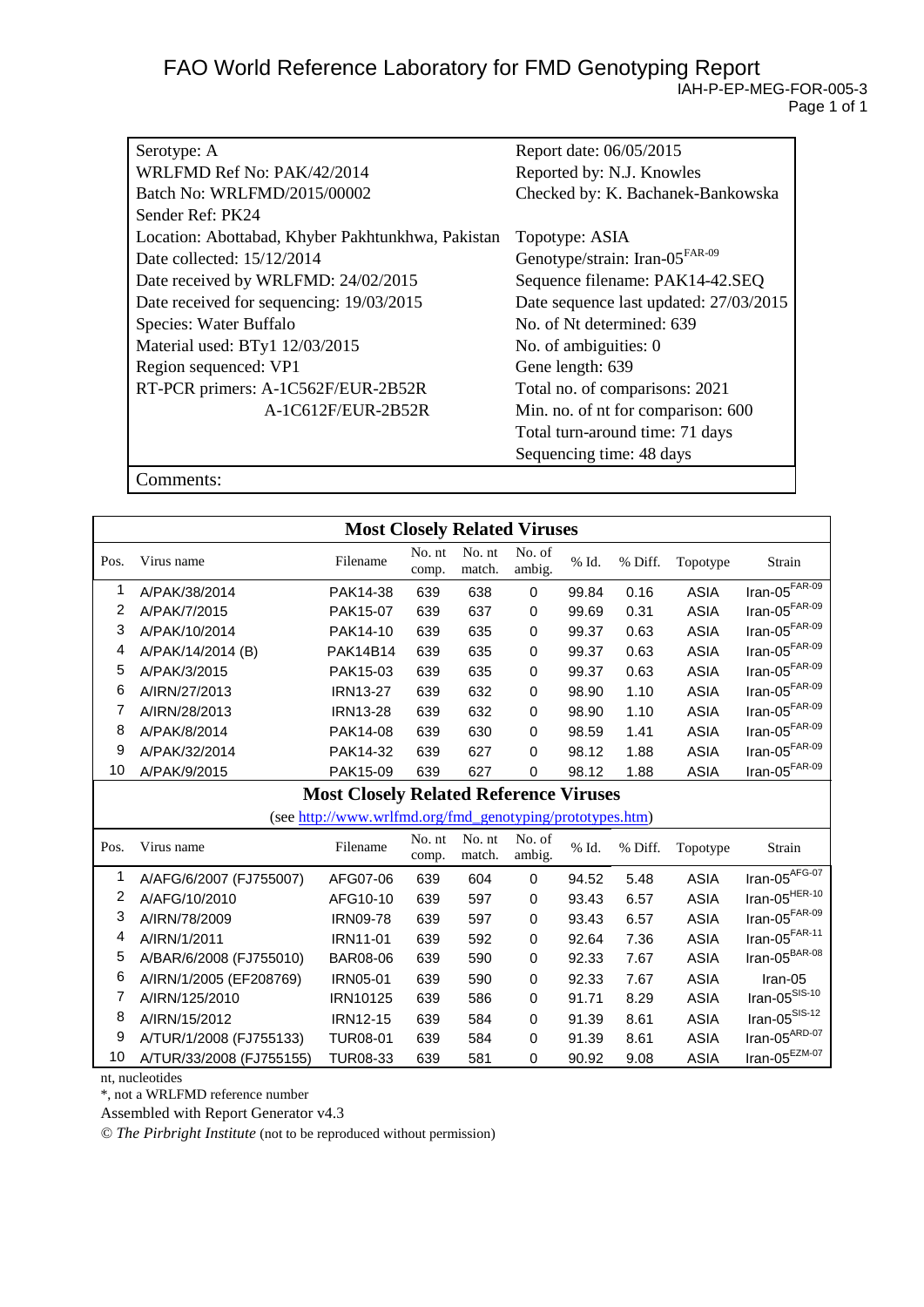| Serotype: A                              | Report date: 06/05/2015                    |
|------------------------------------------|--------------------------------------------|
| WRLFMD Ref No: PAK/43/2014               | Reported by: N.J. Knowles                  |
| Batch No: WRLFMD/2015/00002              | Checked by: K. Bachanek-Bankowska          |
| Sender Ref: PK30                         |                                            |
| Location: Karachi, Sindh, Pakistan       | Topotype: ASIA                             |
| Date collected: $20/12/2014$             | Genotype/strain: Iran-05 <sup>FAR-11</sup> |
| Date received by WRLFMD: 24/02/2015      | Sequence filename: PAK14-43.SEQ            |
| Date received for sequencing: 19/03/2015 | Date sequence last updated: 27/03/2015     |
| Species: Cattle                          | No. of Nt determined: 639                  |
| Material used: BTy2 07/03/2015           | No. of ambiguities: 0                      |
| Region sequenced: VP1                    | Gene length: 639                           |
| RT-PCR primers: A-1C562F/EUR-2B52R       | Total no. of comparisons: 2021             |
| A-1C612F/EUR-2B52R                       | Min. no. of nt for comparison: 600         |
|                                          | Total turn-around time: 71 days            |
|                                          | Sequencing time: 48 days                   |
| :omments:                                |                                            |

**Most Closely Related Viruses** Pos. Virus name No. nt comp. No. nt match. No. of ambig. % Id. % Diff. Topotype Strain 1 A/PAK/41/2014 PAK14-41 639 639 0 100.00 0.00 ASIA Iran-05FAR-11 2 A/PAK/10/2015 PAK15-10 639 635 0 99.37 0.63 ASIA Iran-05FAR-11 3 A/PAK/33/2014 PAK14-33 639 635 0 99.37 0.63 ASIA Iran-05<sup>FAR-11</sup><br>4 A/PAK/28/2014 PAK14-28 639 634 0 99.22 0.78 ASIA Iran-05<sup>FAR-11</sup> 4 A/PAK/28/2014 PAK14-28 639 634 0 99.22 0.78 ASIA Iran-05FAR-11 5 A/IRN/1/2011 IRN11-01 639 617 0 96.56 3.44 ASIA Iran-05FAR-11 6 A/PAK/1/2013 PAK13-01 639 615 0 96.24 3.76 ASIA Iran-05<sup>FAR-11</sup><br>7 A/PAK/48/2012 PAK12-48 639 615 0 96.24 3.76 ASIA Iran-05<sup>FAR-11</sup> 7 A/PAK/48/2012 PAK12-48 639 615 0 96.24 3.76 ASIA 8 A/AFG/4/2013 AFG13-04 639 613 0 95.93 4.07 ASIA Iran-05FAR-11 9 A/BAL/PAK/iso-2/2011 (JX435106) PAK11-AB 639 613 0 95.93 4.07 ASIA Iran-05FAR-11 10 A/PAK/11/2013 PAK13-11 639 613 0 95.93 4.07 ASIA Iran-05FAR-11 **Most Closely Related Reference Viruses** (se[e http://www.wrlfmd.org/fmd\\_genotyping/prototypes.htm\)](http://www.wrlfmd.org/fmd_genotyping/prototypes.htm) Pos. Virus name No. nt comp. No. nt match. No. of ambig. % Id. % Diff. Topotype Strain 1 A/IRN/1/2011 IRN11-01 639 617 0 96.56 3.44 ASIA Iran-05FAR-11 2 A/AFG/6/2007 (FJ755007) AFG07-06 639 606 0 94.84 5.16 ASIA Iran-05<sup>AFG-07</sup><br>3 A/BAR/6/2008 (FJ755010) BAR08-06 639 600 0 93.90 6.10 ASIA Iran-05<sup>BAR-08</sup> 3 A/BAR/6/2008 (FJ755010) BAR08-06 639 600 0 93.90 6.10 ASIA Iran-05BAR-08 4 A/AFG/10/2010 AFG10-10 639 599 0 93.74 6.26 ASIA Iran-05HER-10 5 A/IRN/15/2012 IRN12-15 639 599 0 93.74 6.26 ASIA 6 A/IRN/1/2005 (EF208769) IRN05-01 639 598 0 93.58 6.42 ASIA Iran-05 7 A/IRN/78/2009 IRN09-78 639 598 0 93.58 6.42 ASIA Iran-05<sup>FAR-09</sup><br>17 A/IRN/125/2010 IRN10125 639 595 8 A/IRN/125/2010 IRN10125 639 595 0 93.11 6.89 ASIA lran-05<sup>SIS-10</sup><br>9 A/TUR/1/2008 (FJ755133) TUR08-01 639 594 0 92.96 7.04 ASIA lran-05<sup>ARD-07</sup> 9 A/TUR/1/2008 (FJ755133) TUR08-01 639 594 0 92.96 7.04 ASIA Iran-05<sup>ARD-07</sup><br>10 A/TUR/33/2008 (FJ755155) TUR08-33 639 591 0 92.49 7.51 ASIA Iran-05<sup>EZM-07</sup> 10 A/TUR/33/2008 (FJ755155) TUR08-33 639 591 0 92.49 7.51 ASIA

nt, nucleotides

\*, not a WRLFMD reference number

Assembled with Report Generator v4.3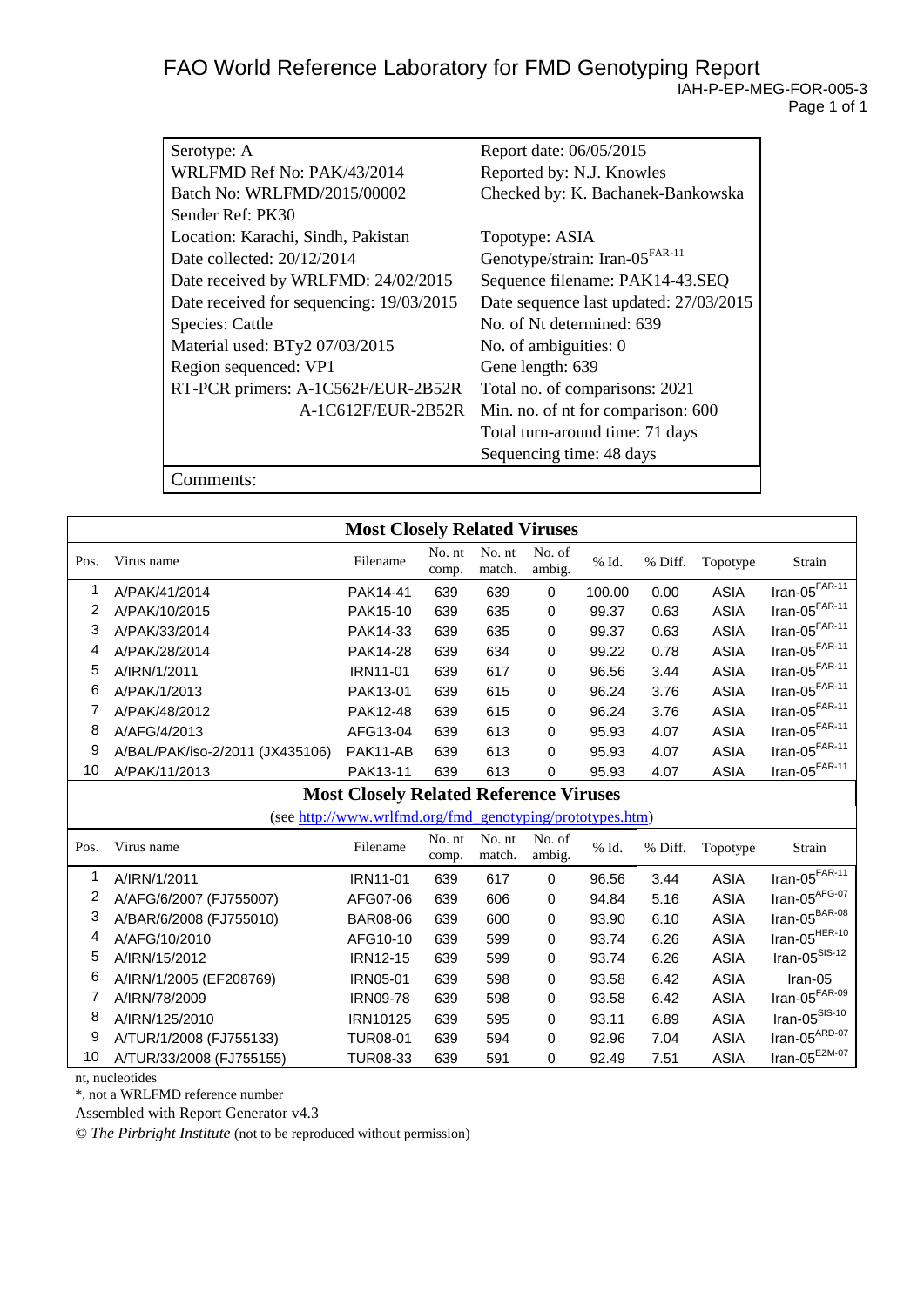| Serotype: A                                                | Report date: 06/05/2015                    |
|------------------------------------------------------------|--------------------------------------------|
| WRLFMD Ref No: PAK/3/2015                                  | Reported by: N.J. Knowles                  |
| Batch No: WRLFMD/2015/00002                                | Checked by: K. Bachanek-Bankowska          |
| Sender Ref: PK16                                           |                                            |
| Location: Islamabad, Islamabad Capital Territory, Pakistan | Topotype: ASIA                             |
| Date collected: 15/01/2015                                 | Genotype/strain: Iran-05 <sup>FAR-09</sup> |
| Date received by WRLFMD: 24/02/2015                        | Sequence filename: PAK15-03.SEQ            |
| Date received for sequencing: 13/04/2015                   | Date sequence last updated: 15/04/2015     |
| Species: Cattle                                            | No. of Nt determined: 639                  |
| Material used: BTy1 14/03/2015                             | No. of ambiguities: 0                      |
| Region sequenced: VP1                                      | Gene length: 639                           |
| RT-PCR primers: A-1C562F/EUR-2B52R                         | Total no. of comparisons: 2021             |
| A-1C612F/EUR-2B52R                                         | Min. no. of nt for comparison: 600         |
|                                                            | Total turn-around time: 71 days            |
|                                                            | Sequencing time: 23 days                   |

Comments:

|      | <b>Most Closely Related Viruses</b> |                                                           |                 |                  |                  |       |         |             |                                  |
|------|-------------------------------------|-----------------------------------------------------------|-----------------|------------------|------------------|-------|---------|-------------|----------------------------------|
| Pos. | Virus name                          | Filename                                                  | No. nt<br>comp. | No. nt<br>match. | No. of<br>ambig. | % Id. | % Diff. | Topotype    | Strain                           |
| 1    | A/PAK/42/2014                       | PAK14-42                                                  | 639             | 635              | 0                | 99.37 | 0.63    | <b>ASIA</b> | Iran-05 $\overline{f^{FAR-09}}$  |
| 2    | A/PAK/38/2014                       | PAK14-38                                                  | 639             | 634              | 0                | 99.22 | 0.78    | <b>ASIA</b> | Iran-05 $F$ AR-09                |
| 3    | A/PAK/7/2015                        | PAK15-07                                                  | 639             | 633              | 0                | 99.06 | 0.94    | <b>ASIA</b> | Iran-05 $F$ AR-09                |
| 4    | A/PAK/10/2014                       | PAK14-10                                                  | 639             | 631              | 0                | 98.75 | 1.25    | <b>ASIA</b> | Iran-05 $F$ AR-09                |
| 5    | A/PAK/14/2014 (B)                   | <b>PAK14B14</b>                                           | 639             | 631              | 0                | 98.75 | 1.25    | <b>ASIA</b> | Iran-05 $FAR-09$                 |
| 6    | A/IRN/27/2013                       | <b>IRN13-27</b>                                           | 639             | 628              | 0                | 98.28 | 1.72    | <b>ASIA</b> | Iran-05 $F$ AR-09                |
| 7    | A/IRN/28/2013                       | <b>IRN13-28</b>                                           | 639             | 628              | $\Omega$         | 98.28 | 1.72    | <b>ASIA</b> | Iran-05 $F$ AR-09                |
| 8    | A/PAK/8/2014                        | PAK14-08                                                  | 639             | 626              | 0                | 97.97 | 2.03    | <b>ASIA</b> | Iran-05 $FAR-09$                 |
| 9    | A/PAK/32/2014                       | PAK14-32                                                  | 639             | 623              | 0                | 97.50 | 2.50    | <b>ASIA</b> | Iran-05 $F$ AR-09                |
| 10   | A/PAK/9/2015                        | PAK15-09                                                  | 639             | 623              | 0                | 97.50 | 2.50    | <b>ASIA</b> | $Iran-05FAR-09$                  |
|      |                                     | <b>Most Closely Related Reference Viruses</b>             |                 |                  |                  |       |         |             |                                  |
|      |                                     | (see http://www.wrlfmd.org/fmd_genotyping/prototypes.htm) |                 |                  |                  |       |         |             |                                  |
| Pos. | Virus name                          | Filename                                                  | No. nt<br>comp. | No. nt<br>match. | No. of<br>ambig. | % Id. | % Diff. | Topotype    | Strain                           |
| 1    | A/AFG/6/2007 (FJ755007)             | AFG07-06                                                  | 639             | 600              | 0                | 93.90 | 6.10    | <b>ASIA</b> | Iran-05 $AFG-07$                 |
| 2    | A/AFG/10/2010                       | AFG10-10                                                  | 639             | 593              | 0                | 92.80 | 7.20    | <b>ASIA</b> | Iran-05 $^{HER-10}$              |
| 3    | A/IRN/78/2009                       | <b>IRN09-78</b>                                           | 639             | 593              | 0                | 92.80 | 7.20    | <b>ASIA</b> | Iran-05 $F$ AR-09                |
| 4    | A/IRN/1/2011                        | <b>IRN11-01</b>                                           | 639             | 588              | 0                | 92.02 | 7.98    | <b>ASIA</b> | Iran-05 $F$ AR-11                |
| 5    | A/BAR/6/2008 (FJ755010)             | <b>BAR08-06</b>                                           | 639             | 586              | 0                | 91.71 | 8.29    | <b>ASIA</b> | Iran-05 <sup>BAR-08</sup>        |
| 6    | A/IRN/1/2005 (EF208769)             | IRN05-01                                                  | 639             | 586              | 0                | 91.71 | 8.29    | <b>ASIA</b> | Iran-05                          |
| 7    | A/IRN/125/2010                      | IRN10125                                                  | 639             | 584              | 0                | 91.39 | 8.61    | <b>ASIA</b> | $\text{Iran-05}^{\text{SIS-10}}$ |
| 8    | A/IRN/15/2012                       | <b>IRN12-15</b>                                           | 639             | 582              | 0                | 91.08 | 8.92    | <b>ASIA</b> | Iran-05 <sup>SIS-12</sup>        |
| 9    | A/TUR/1/2008 (FJ755133)             | <b>TUR08-01</b>                                           | 639             | 580              | 0                | 90.77 | 9.23    | <b>ASIA</b> | Iran-05 $^{ARD-07}$              |
| 10   | A/IRN/9/2011                        | IRN11-09                                                  | 639             | 577              | 0                | 90.30 | 9.70    | <b>ASIA</b> | $Iran-05^{QAZ-11}$               |

nt, nucleotides

\*, not a WRLFMD reference number

Assembled with Report Generator v4.3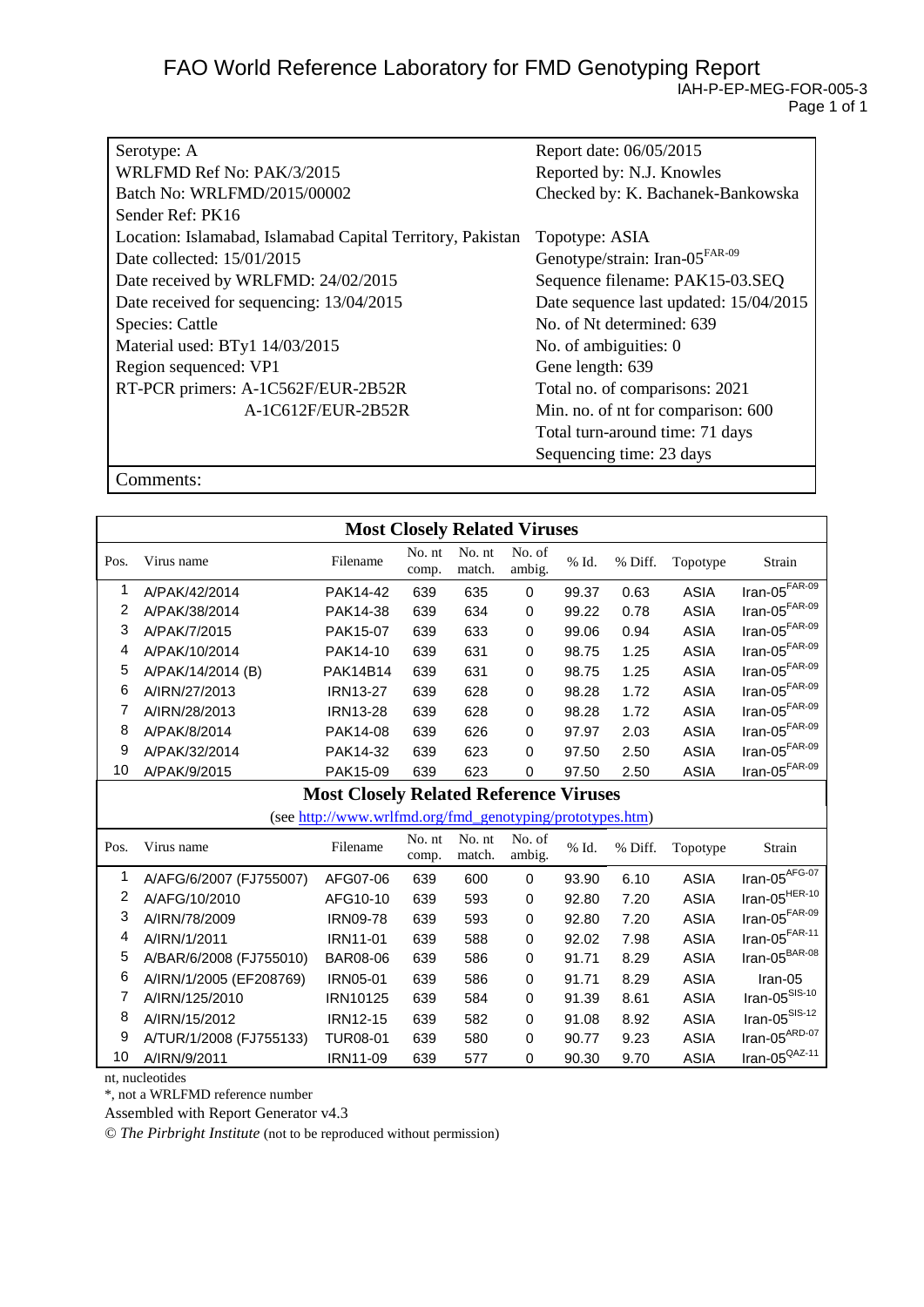| Serotype: A                              | Report date: 06/05/2015                    |
|------------------------------------------|--------------------------------------------|
| WRLFMD Ref No: PAK/7/2015                | Reported by: N.J. Knowles                  |
| Batch No: WRLFMD/2015/00002              | Checked by: K. Bachanek-Bankowska          |
| Sender Ref: PK09                         |                                            |
| Location: Khanewal, Punjab, Pakistan     | Topotype: ASIA                             |
| Date collected: 28/01/2015               | Genotype/strain: Iran-05 <sup>FAR-09</sup> |
| Date received by WRLFMD: 24/02/2015      | Sequence filename: PAK15-07.SEQ            |
| Date received for sequencing: 13/04/2015 | Date sequence last updated: 22/04/2015     |
| Species: Cattle                          | No. of Nt determined: 639                  |
| Material used: BTy1 17/03/2015           | No. of ambiguities: 0                      |
| Region sequenced: VP1                    | Gene length: 639                           |
| RT-PCR primers: A-1C562F/EUR-2B52R       | Total no. of comparisons: 2021             |
| A-1C612F/EUR-2B52R                       | Min. no. of nt for comparison: 600         |
|                                          | Total turn-around time: 71 days            |
|                                          | Sequencing time: 23 days                   |

Comments:

| <b>Most Closely Related Viruses</b>           |                          |                                                           |                 |                  |                  |       |         |             |                                  |
|-----------------------------------------------|--------------------------|-----------------------------------------------------------|-----------------|------------------|------------------|-------|---------|-------------|----------------------------------|
| Pos.                                          | Virus name               | Filename                                                  | No. nt<br>comp. | No. nt<br>match. | No. of<br>ambig. | % Id. | % Diff. | Topotype    | Strain                           |
| 1                                             | A/PAK/38/2014            | PAK14-38                                                  | 639             | 638              | $\mathbf 0$      | 99.84 | 0.16    | <b>ASIA</b> | $\text{Iran-05}^{\text{FAR-09}}$ |
| 2                                             | A/PAK/42/2014            | PAK14-42                                                  | 639             | 637              | 0                | 99.69 | 0.31    | <b>ASIA</b> | Iran-05 $F$ AR-09                |
| 3                                             | A/PAK/10/2014            | PAK14-10                                                  | 639             | 633              | 0                | 99.06 | 0.94    | <b>ASIA</b> | $\text{Iran-05}^{\text{FAR-09}}$ |
| 4                                             | A/PAK/14/2014 (B)        | <b>PAK14B14</b>                                           | 639             | 633              | 0                | 99.06 | 0.94    | <b>ASIA</b> | Iran-05 $F$ AR-09                |
| 5                                             | A/PAK/3/2015             | PAK15-03                                                  | 639             | 633              | 0                | 99.06 | 0.94    | <b>ASIA</b> | Iran-05 $F$ AR-09                |
| 6                                             | A/IRN/27/2013            | <b>IRN13-27</b>                                           | 639             | 630              | 0                | 98.59 | 1.41    | <b>ASIA</b> | $\text{Iran-05}^{\text{FAR-09}}$ |
| 7                                             | A/IRN/28/2013            | <b>IRN13-28</b>                                           | 639             | 630              | 0                | 98.59 | 1.41    | <b>ASIA</b> | Iran-05 $F$ AR-09                |
| 8                                             | A/PAK/8/2014             | PAK14-08                                                  | 639             | 628              | 0                | 98.28 | 1.72    | <b>ASIA</b> | Iran-05 $F$ AR-09                |
| 9                                             | A/PAK/32/2014            | PAK14-32                                                  | 639             | 625              | 0                | 97.81 | 2.19    | <b>ASIA</b> | Iran-05 $F$ AR-09                |
| 10                                            | A/PAK/9/2015             | PAK15-09                                                  | 639             | 625              | 0                | 97.81 | 2.19    | <b>ASIA</b> | $Iran-05$ <sup>FAR-09</sup>      |
| <b>Most Closely Related Reference Viruses</b> |                          |                                                           |                 |                  |                  |       |         |             |                                  |
|                                               |                          | (see http://www.wrlfmd.org/fmd_genotyping/prototypes.htm) |                 |                  |                  |       |         |             |                                  |
| Pos.                                          | Virus name               | Filename                                                  | No. nt<br>comp. | No. nt<br>match. | No. of<br>ambig. | % Id. | % Diff. | Topotype    | Strain                           |
| 1                                             | A/AFG/6/2007 (FJ755007)  | AFG07-06                                                  | 639             | 602              | $\mathbf 0$      | 94.21 | 5.79    | <b>ASIA</b> | Iran-05 $AFG-07$                 |
| 2                                             | A/AFG/10/2010            | AFG10-10                                                  | 639             | 595              | 0                | 93.11 | 6.89    | <b>ASIA</b> | Iran-05 $^{HER-10}$              |
| 3                                             | A/IRN/78/2009            | <b>IRN09-78</b>                                           | 639             | 595              | 0                | 93.11 | 6.89    | <b>ASIA</b> | Iran-05 $F$ AR-09                |
| 4                                             | A/IRN/1/2011             | IRN11-01                                                  | 639             | 590              | 0                | 92.33 | 7.67    | <b>ASIA</b> | Iran-05 $F$ AR-11                |
| 5                                             | A/BAR/6/2008 (FJ755010)  | <b>BAR08-06</b>                                           | 639             | 588              | 0                | 92.02 | 7.98    | <b>ASIA</b> | Iran-05 $^{BAR-08}$              |
| 6                                             | A/IRN/1/2005 (EF208769)  | IRN05-01                                                  | 639             | 588              | 0                | 92.02 | 7.98    | <b>ASIA</b> | Iran-05                          |
| 7                                             | A/IRN/125/2010           | <b>IRN10125</b>                                           | 639             | 586              | 0                | 91.71 | 8.29    | <b>ASIA</b> | $\text{Iran-05}^{\text{SIS-10}}$ |
| 8                                             | A/IRN/15/2012            | <b>IRN12-15</b>                                           | 639             | 582              | 0                | 91.08 | 8.92    | <b>ASIA</b> | $\text{Iran-05}^{\text{SIS-12}}$ |
| 9                                             | A/TUR/1/2008 (FJ755133)  | <b>TUR08-01</b>                                           | 639             | 582              | 0                | 91.08 | 8.92    | <b>ASIA</b> | Iran-05 $^{ARD-07}$              |
| 10                                            | A/TUR/33/2008 (FJ755155) | TUR08-33                                                  | 639             | 579              | 0                | 90.61 | 9.39    | <b>ASIA</b> | $\text{Iran-05}^{\text{EZM-07}}$ |

nt, nucleotides

\*, not a WRLFMD reference number

Assembled with Report Generator v4.3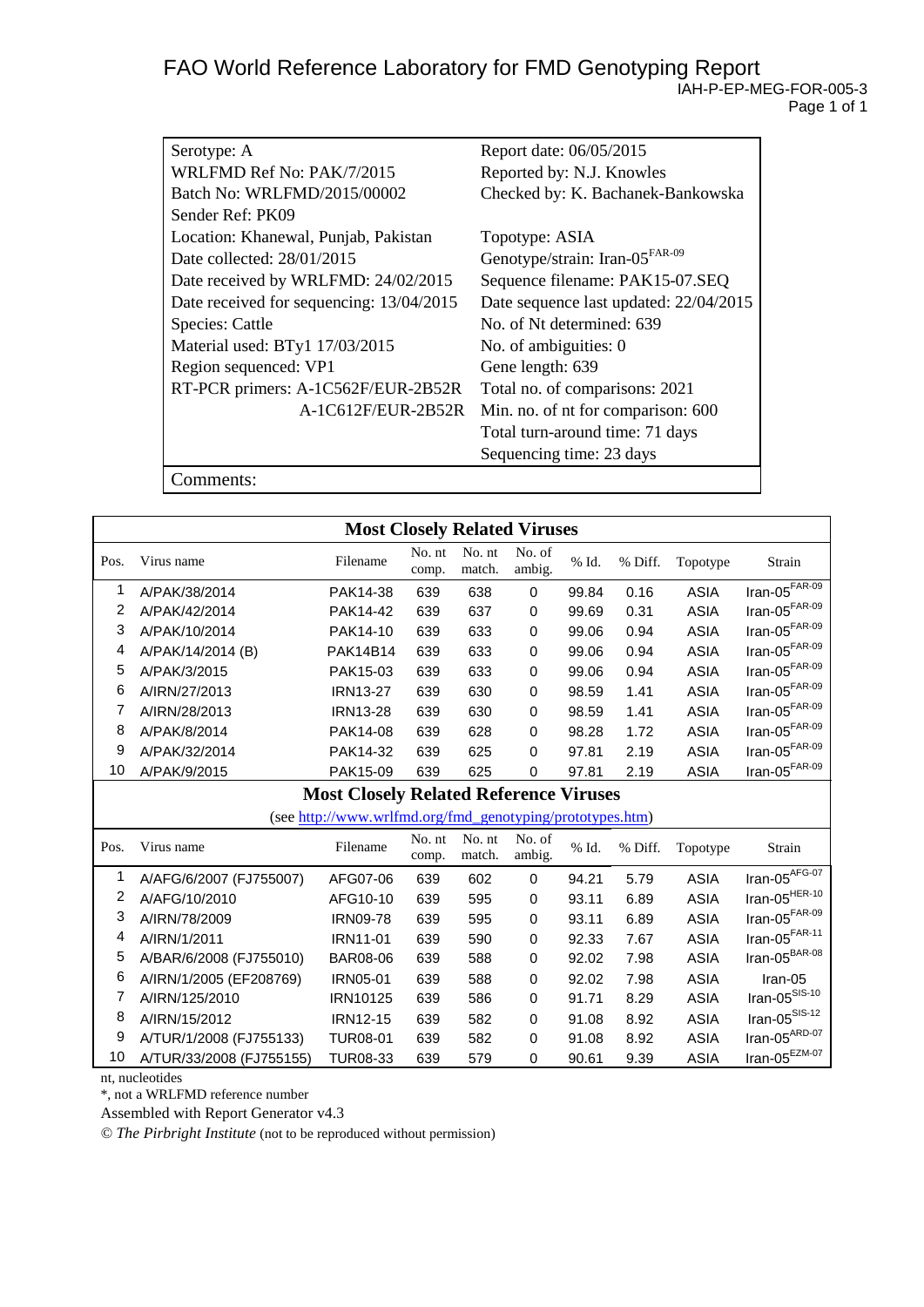| Serotype: A                                             | Report date: 06/05/2015                    |
|---------------------------------------------------------|--------------------------------------------|
| WRLFMD Ref No: PAK/9/2015                               | Reported by: N.J. Knowles                  |
| Batch No: WRLFMD/2015/00002                             | Checked by: K. Bachanek-Bankowska          |
| Sender Ref: PK13                                        |                                            |
| Location: Muzafarabad, Azad Jammu and Kashmir, Pakistan | Topotype: ASIA                             |
| Date collected: 30/01/2015                              | Genotype/strain: Iran-05 <sup>FAR-09</sup> |
| Date received by WRLFMD: 24/02/2015                     | Sequence filename: PAK15-09.SEQ            |
| Date received for sequencing: 13/04/2015                | Date sequence last updated: 16/04/2015     |
| <b>Species: Cattle</b>                                  | No. of Nt determined: 639                  |
| Material used: BTy1 17/03/2015                          | No. of ambiguities: 0                      |
| Region sequenced: VP1                                   | Gene length: 639                           |
| RT-PCR primers: A-1C562F/EUR-2B52R                      | Total no. of comparisons: 2021             |
| A-1C612F/EUR-2B52R                                      | Min. no. of nt for comparison: 600         |
|                                                         | Total turn-around time: 71 days            |
|                                                         | Sequencing time: 23 days                   |

Comments:

| <b>Most Closely Related Viruses</b> |                                               |                                                           |                 |                  |                  |        |         |             |                                  |
|-------------------------------------|-----------------------------------------------|-----------------------------------------------------------|-----------------|------------------|------------------|--------|---------|-------------|----------------------------------|
| Pos.                                | Virus name                                    | Filename                                                  | No. nt<br>comp. | No. nt<br>match. | No. of<br>ambig. | % Id.  | % Diff. | Topotype    | Strain                           |
| 1                                   | A/PAK/32/2014                                 | PAK14-32                                                  | 639             | 639              | $\Omega$         | 100.00 | 0.00    | <b>ASIA</b> | Iran-05 $\overline{f^{FAR-09}}$  |
| 2                                   | A/PAK/10/2014                                 | PAK14-10                                                  | 639             | 631              | $\Omega$         | 98.75  | 1.25    | <b>ASIA</b> | Iran-05 $F$ AR-09                |
| 3                                   | A/PAK/14/2014 (B)                             | <b>PAK14B14</b>                                           | 639             | 631              | $\Omega$         | 98.75  | 1.25    | <b>ASIA</b> | Iran-05FAR-09                    |
| 4                                   | A/IRN/27/2013                                 | <b>IRN13-27</b>                                           | 639             | 628              | $\Omega$         | 98.28  | 1.72    | <b>ASIA</b> | Iran-05 $F$ AR-09                |
| 5                                   | A/IRN/28/2013                                 | <b>IRN13-28</b>                                           | 639             | 628              | 0                | 98.28  | 1.72    | <b>ASIA</b> | Iran-05 $F$ AR-09                |
| 6                                   | A/PAK/42/2014                                 | PAK14-42                                                  | 639             | 627              | 0                | 98.12  | 1.88    | <b>ASIA</b> | Iran-05FAR-09                    |
| 7                                   | A/PAK/38/2014                                 | PAK14-38                                                  | 639             | 626              | $\Omega$         | 97.97  | 2.03    | <b>ASIA</b> | Iran-05 $FAR-09$                 |
| 8                                   | A/PAK/8/2014                                  | PAK14-08                                                  | 639             | 626              | $\Omega$         | 97.97  | 2.03    | <b>ASIA</b> | Iran-05 $F$ AR-09                |
| 9                                   | A/PAK/7/2015                                  | PAK15-07                                                  | 639             | 625              | $\Omega$         | 97.81  | 2.19    | <b>ASIA</b> | Iran-05 $FAR-09$                 |
| 10                                  | A/PAK/3/2015                                  | PAK15-03                                                  | 639             | 623              | 0                | 97.50  | 2.50    | <b>ASIA</b> | $Iran-05FAR-09$                  |
|                                     | <b>Most Closely Related Reference Viruses</b> |                                                           |                 |                  |                  |        |         |             |                                  |
|                                     |                                               | (see http://www.wrlfmd.org/fmd_genotyping/prototypes.htm) |                 |                  |                  |        |         |             |                                  |
| Pos.                                | Virus name                                    | Filename                                                  | No. nt<br>comp. | No. nt<br>match. | No. of<br>ambig. | % Id.  | % Diff. | Topotype    | Strain                           |
| 1                                   | A/AFG/6/2007 (FJ755007)                       | AFG07-06                                                  | 639             | 596              | $\Omega$         | 93.27  | 6.73    | <b>ASIA</b> | Iran-05 $AFG-07$                 |
| 2                                   | A/AFG/10/2010                                 | AFG10-10                                                  | 639             | 595              | 0                | 93.11  | 6.89    | <b>ASIA</b> | Iran-05 $^{HER-10}$              |
| 3                                   | A/IRN/78/2009                                 | <b>IRN09-78</b>                                           | 639             | 595              | 0                | 93.11  | 6.89    | <b>ASIA</b> | Iran-05 $F$ AR-09                |
| 4                                   | A/IRN/1/2011                                  | <b>IRN11-01</b>                                           | 639             | 588              | $\Omega$         | 92.02  | 7.98    | <b>ASIA</b> | Iran-05 $F$ AR-11                |
| 5                                   | A/BAR/6/2008 (FJ755010)                       | <b>BAR08-06</b>                                           | 639             | 587              | 0                | 91.86  | 8.14    | <b>ASIA</b> | Iran-05 <sup>BAR-08</sup>        |
| 6                                   | A/IRN/1/2005 (EF208769)                       | IRN05-01                                                  | 639             | 583              | $\Omega$         | 91.24  | 8.76    | <b>ASIA</b> | Iran-05                          |
| 7                                   | A/IRN/125/2010                                | <b>IRN10125</b>                                           | 639             | 583              | $\Omega$         | 91.24  | 8.76    | <b>ASIA</b> | $\text{Iran-05}^{\text{SIS-10}}$ |
| 8                                   | A/IRN/15/2012                                 | IRN12-15                                                  | 639             | 580              | $\Omega$         | 90.77  | 9.23    | <b>ASIA</b> | $\text{Iran-05}^{\text{SIS-12}}$ |
| 9                                   | A/IRN/9/2011                                  | IRN11-09                                                  | 639             | 578              | $\mathbf 0$      | 90.45  | 9.55    | <b>ASIA</b> | Iran-05 $^{QAZ-11}$              |
| 10                                  | A/TUR/1/2008 (FJ755133)                       | <b>TUR08-01</b>                                           | 639             | 578              | 0                | 90.45  | 9.55    | <b>ASIA</b> | $Iran-05^{ARD-07}$               |

nt, nucleotides

\*, not a WRLFMD reference number

Assembled with Report Generator v4.3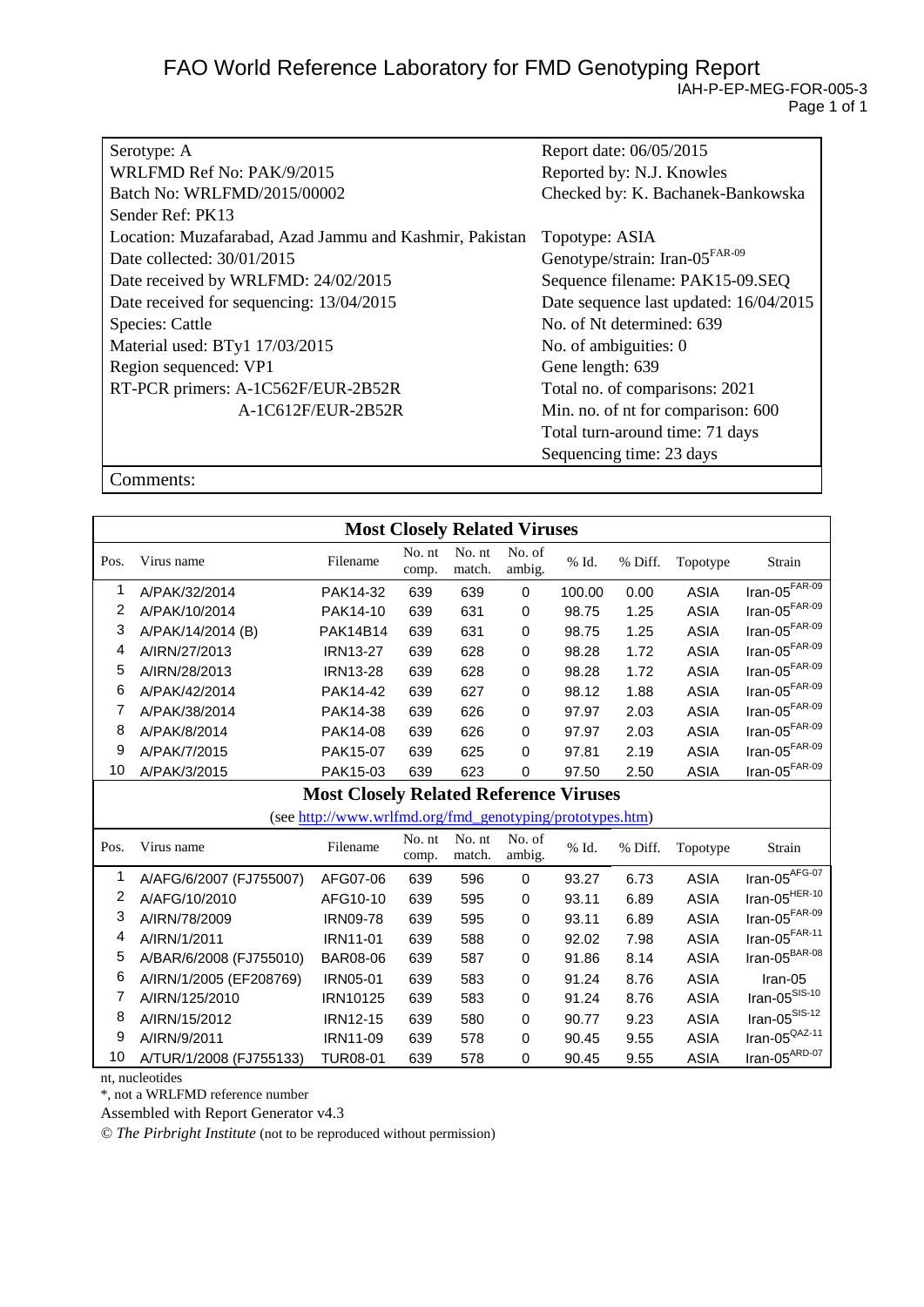| Serotype: A                              | Report date: 06/05/2015                    |
|------------------------------------------|--------------------------------------------|
| WRLFMD Ref No: PAK/10/2015               | Reported by: N.J. Knowles                  |
| Batch No: WRLFMD/2015/00002              | Checked by: K. Bachanek-Bankowska          |
| Sender Ref: PK25                         |                                            |
| Location: Faisalabad, Punjab, Pakistan   | Topotype: ASIA                             |
| Date collected: 02/02/2015               | Genotype/strain: Iran-05 <sup>FAR-11</sup> |
| Date received by WRLFMD: 24/02/2015      | Sequence filename: PAK15-10.SEQ            |
| Date received for sequencing: 19/03/2015 | Date sequence last updated: 27/03/2015     |
| Species: Cattle                          | No. of Nt determined: 639                  |
| Material used: BTy1 05/03/2015           | No. of ambiguities: 0                      |
| Region sequenced: VP1                    | Gene length: 639                           |
| RT-PCR primers: A-1C562F/EUR-2B52R       | Total no. of comparisons: 2021             |
| A-1C612F/EUR-2B52R                       | Min. no. of nt for comparison: 600         |
|                                          | Total turn-around time: 71 days            |
|                                          | Sequencing time: 48 days                   |
| Comments:                                |                                            |

**Most Closely Related Viruses** Pos. Virus name No. nt comp. No. nt match. No. of ambig. % Id. % Diff. Topotype Strain 1 A/PAK/41/2014 PAK14-41 639 635 0 99.37 0.63 ASIA Iran-05FAR-11 2 A/PAK/43/2014 PAK14-43 639 635 0 99.37 0.63 ASIA Iran-05FAR-11 3 A/PAK/33/2014 PAK14-33 639 633 0 99.06 0.94 ASIA Iran-05<sup>FAR-11</sup><br>4 A/PAK/28/2014 PAK14-28 639 632 0 98.90 1.10 ASIA Iran-05<sup>FAR-11</sup> 4 A/PAK/28/2014 PAK14-28 639 632 0 98.90 1.10 ASIA 5 A/IRN/1/2011 IRN11-01 639 615 0 96.24 3.76 ASIA Iran-05<sup>FAR-11</sup><br>6 A/AFG/4/2013 AFG13-04 639 613 0 95.93 4.07 ASIA Iran-05<sup>FAR-11</sup> 6 A/AFG/4/2013 AFG13-04 639 613 0 95.93 4.07 ASIA Iran-05<sup>FAR-11</sup> 7 A/PAK/1/2013 PAK13-01 639 613 0 95.93 4.07 ASIA Iran-05FAR-11 8 A/PAK/48/2012 PAK12-48 639 613 0 95.93 4.07 ASIA Iran-05<sup>FAR-11</sup><br>9 A/PAK/19/2013 PAK13-19 639 612 0 95.77 4 23 ASIA Iran-05<sup>FAR-11</sup> 9 A/PAK/19/2013 PAK13-19 639 612 0 95.77 4.23 ASIA Iran-05FAR-11 10 A/BAL/PAK/iso-2/2011 (JX435106) PAK11-AB 639 611 0 95.62 4.38 ASIA **Most Closely Related Reference Viruses** (se[e http://www.wrlfmd.org/fmd\\_genotyping/prototypes.htm\)](http://www.wrlfmd.org/fmd_genotyping/prototypes.htm) Pos. Virus name No. nt comp. No. nt match. No. of ambig. % Id. % Diff. Topotype Strain 1 A/IRN/1/2011 IRN11-01 639 615 0 96.24 3.76 ASIA Iran-05FAR-11 2 A/AFG/6/2007 (FJ755007) AFG07-06 639 604 0 94.52 5.48 ASIA Iran-05AFG-07 3 A/BAR/6/2008 (FJ755010) BAR08-06 639 598 0 93.58 6.42 ASIA

| 4  | A/AFG/10/2010            | AFG10-10        | 639 | 597 | 0 | 93.43 | 6.57 | ASIA | Iran-05 <sup>HER-10</sup>     |
|----|--------------------------|-----------------|-----|-----|---|-------|------|------|-------------------------------|
| 5  | A/IRN/15/2012            | <b>IRN12-15</b> | 639 | 597 | 0 | 93.43 | 6.57 | ASIA | Iran-05 $S$ <sup>SIS-12</sup> |
| 6  | A/IRN/1/2005 (EF208769)  | <b>IRN05-01</b> | 639 | 596 | 0 | 93.27 | 6.73 | ASIA | Iran-05                       |
|    | A/IRN/78/2009            | <b>IRN09-78</b> | 639 | 596 | 0 | 93.27 | 6.73 | ASIA | Iran-05FAR-09                 |
|    | A/IRN/125/2010           | IRN10125        | 639 | 593 | 0 | 92.80 | 7.20 | ASIA | Iran- $05^{\text{SIS-10}}$    |
| 9  | A/TUR/1/2008 (FJ755133)  | <b>TUR08-01</b> | 639 | 592 | 0 | 92.64 | 7.36 | ASIA | Iran-05 <sup>ARD-07</sup>     |
| 10 | A/TUR/33/2008 (FJ755155) | TUR08-33        | 639 | 589 | 0 | 92.18 | 7.82 | ASIA | Iran-05EZM-07                 |

nt, nucleotides

\*, not a WRLFMD reference number

Assembled with Report Generator v4.3